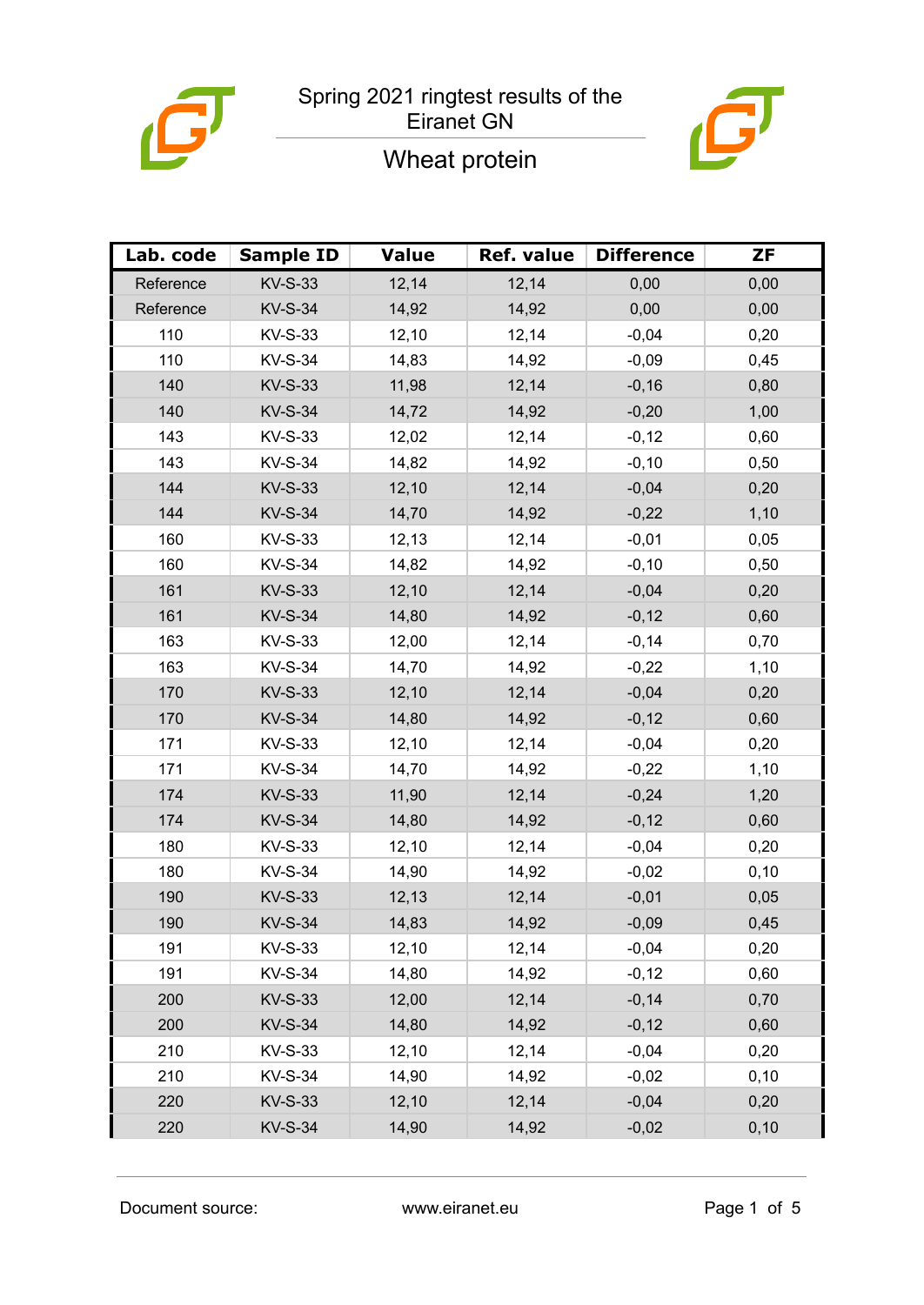

## Wheat protein



| 221 | <b>KV-S-33</b> | 12,20 | 12,14 | 0,06    | 0,30  |
|-----|----------------|-------|-------|---------|-------|
| 221 | <b>KV-S-34</b> | 14,70 | 14,92 | $-0,22$ | 1,10  |
| 222 | <b>KV-S-33</b> | 12,20 | 12,14 | 0,06    | 0,30  |
| 222 | <b>KV-S-34</b> | 14,80 | 14,92 | $-0,12$ | 0,60  |
| 230 | <b>KV-S-33</b> | 12,10 | 12,14 | $-0,04$ | 0,20  |
| 230 | <b>KV-S-34</b> | 14,80 | 14,92 | $-0,12$ | 0,60  |
| 240 | <b>KV-S-33</b> | 11,80 | 12,14 | $-0,34$ | 1,70  |
| 240 | <b>KV-S-34</b> | 14,70 | 14,92 | $-0,22$ | 1,10  |
| 251 | <b>KV-S-33</b> | 12,30 | 12,14 | 0,16    | 0,80  |
| 251 | <b>KV-S-34</b> | 15,00 | 14,92 | 0,08    | 0,40  |
| 253 | <b>KV-S-33</b> | 12,20 | 12,14 | 0,06    | 0,30  |
| 253 | <b>KV-S-34</b> | 14,80 | 14,92 | $-0,12$ | 0,60  |
| 254 | <b>KV-S-33</b> | 12,20 | 12,14 | 0,06    | 0,30  |
| 254 | <b>KV-S-34</b> | 14,90 | 14,92 | $-0,02$ | 0, 10 |
| 255 | <b>KV-S-33</b> | 12,30 | 12,14 | 0,16    | 0,80  |
| 255 | <b>KV-S-34</b> | 14,80 | 14,92 | $-0,12$ | 0,60  |
| 256 | <b>KV-S-33</b> | 12,20 | 12,14 | 0,06    | 0,30  |
| 256 | <b>KV-S-34</b> | 14,80 | 14,92 | $-0,12$ | 0,60  |
| 257 | <b>KV-S-33</b> | 12,00 | 12,14 | $-0,14$ | 0,70  |
| 257 | <b>KV-S-34</b> | 14,80 | 14,92 | $-0,12$ | 0,60  |
| 258 | <b>KV-S-33</b> | 11,90 | 12,14 | $-0,24$ | 1,20  |
| 258 | <b>KV-S-34</b> | 14,8  | 14,92 | $-0,12$ | 0,60  |
| 261 | <b>KV-S-33</b> | 12,23 | 12,14 | 0,09    | 0,45  |
| 261 | <b>KV-S-34</b> | 14,92 | 14,92 | 0,00    | 0,00  |
| 270 | <b>KV-S-33</b> | 12,10 | 12,14 | $-0,04$ | 0,20  |
| 270 | <b>KV-S-34</b> | 14,70 | 14,92 | $-0,22$ | 1,10  |
| 271 | <b>KV-S-33</b> | 12,10 | 12,14 | $-0,04$ | 0,20  |
| 271 | <b>KV-S-34</b> | 14,70 | 14,92 | $-0,22$ | 1,10  |
| 272 | <b>KV-S-33</b> | 12,30 | 12,14 | 0, 16   | 0,80  |
| 272 | <b>KV-S-34</b> | 15,00 | 14,92 | 0,08    | 0,40  |
| 274 | <b>KV-S-33</b> | 12,08 | 12,14 | $-0,06$ | 0,30  |
| 274 | <b>KV-S-34</b> | 14,85 | 14,92 | $-0,07$ | 0,35  |
| 280 | <b>KV-S-33</b> | 12,10 | 12,14 | $-0,04$ | 0,20  |
| 280 | <b>KV-S-34</b> | 14,70 | 14,92 | $-0,22$ | 1,10  |
| 282 | <b>KV-S-33</b> | 12,10 | 12,14 | $-0,04$ | 0,20  |
| 282 | <b>KV-S-34</b> | 14,80 | 14,92 | $-0,12$ | 0,60  |
|     |                |       |       |         |       |

Document source: www.eiranet.eu Page 2 of 5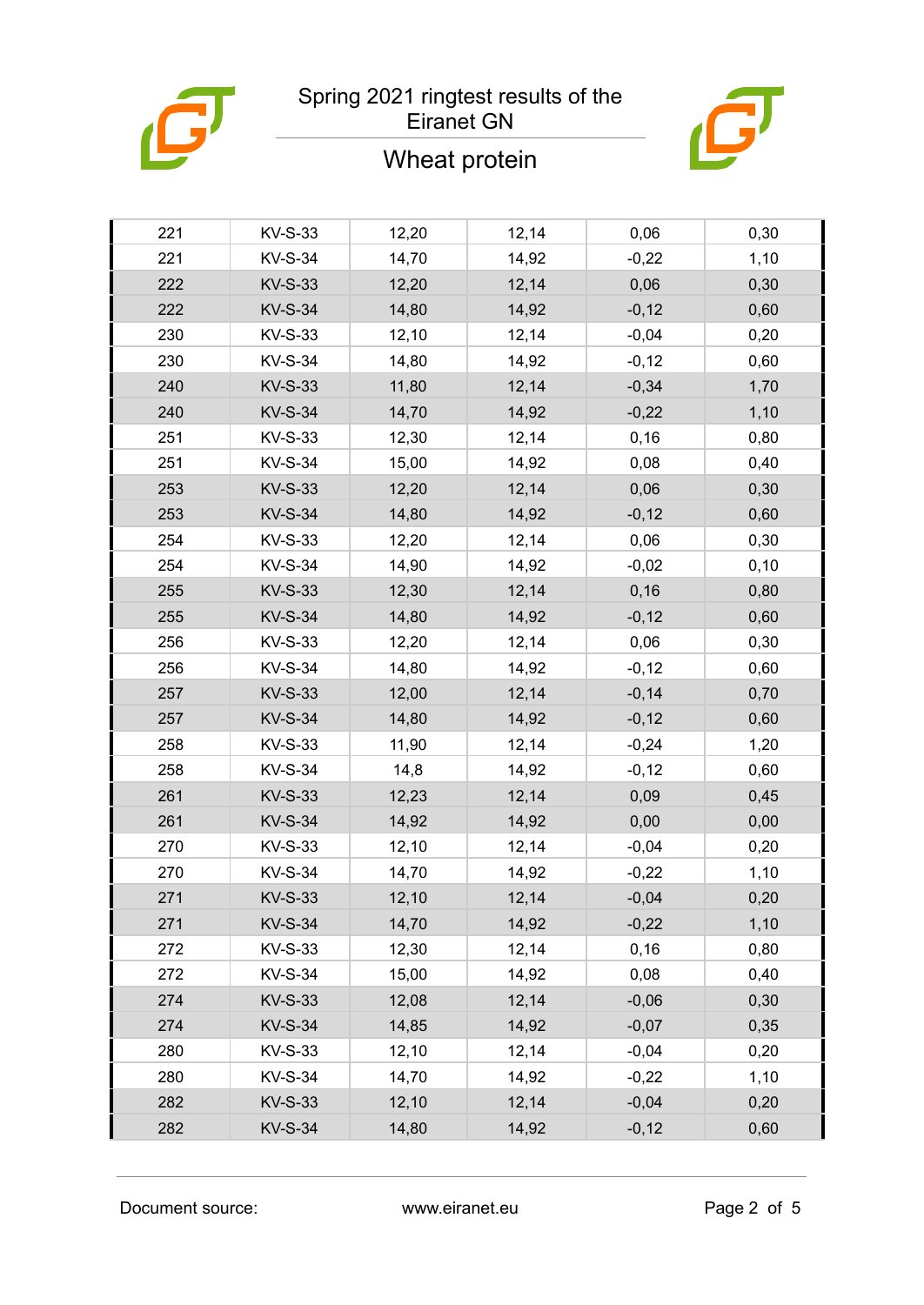

## Wheat protein



| 283 | KV-S-33        | 12,20 | 12,14 | 0,06    | 0,30  |
|-----|----------------|-------|-------|---------|-------|
| 283 | <b>KV-S-34</b> | 14,90 | 14,92 | $-0,02$ | 0, 10 |
| 284 | <b>KV-S-33</b> | 12,00 | 12,14 | $-0,14$ | 0,70  |
| 284 | <b>KV-S-34</b> | 14,80 | 14,92 | $-0,12$ | 0,60  |
| 290 | <b>KV-S-33</b> | 12,10 | 12,14 | $-0,04$ | 0,20  |
| 290 | <b>KV-S-34</b> | 14,70 | 14,92 | $-0,22$ | 1,10  |
| 291 | <b>KV-S-33</b> | 12,11 | 12,14 | $-0,03$ | 0,15  |
| 291 | <b>KV-S-34</b> | 14,80 | 14,92 | $-0,12$ | 0,60  |
| 293 | <b>KV-S-33</b> | 12,20 | 12,14 | 0,06    | 0,30  |
| 293 | <b>KV-S-34</b> | 14,80 | 14,92 | $-0,12$ | 0,60  |
| 300 | <b>KV-S-33</b> | 12,10 | 12,14 | $-0,04$ | 0,20  |
| 300 | <b>KV-S-34</b> | 14,90 | 14,92 | $-0,02$ | 0, 10 |
| 310 | <b>KV-S-33</b> | 12,20 | 12,14 | 0,06    | 0,30  |
| 310 | <b>KV-S-34</b> | 14,90 | 14,92 | $-0,02$ | 0, 10 |
| 322 | <b>KV-S-33</b> | 12,20 | 12,14 | 0,06    | 0,30  |
| 322 | <b>KV-S-34</b> | 14,80 | 14,92 | $-0,12$ | 0,60  |
| 330 | <b>KV-S-33</b> | 12,10 | 12,14 | $-0,04$ | 0,20  |
| 330 | <b>KV-S-34</b> | 14,90 | 14,92 | $-0,02$ | 0, 10 |
| 331 | <b>KV-S-33</b> | 12,20 | 12,14 | 0,06    | 0,30  |
| 331 | <b>KV-S-34</b> | 14,80 | 14,92 | $-0,12$ | 0,60  |
| 340 | <b>KV-S-33</b> | 11,97 | 12,14 | $-0,17$ | 0,85  |
| 340 | <b>KV-S-34</b> | 14,72 | 14,92 | $-0,20$ | 1,00  |
| 350 | <b>KV-S-33</b> | 12,00 | 12,14 | $-0,14$ | 0,70  |
| 350 | <b>KV-S-34</b> | 15,20 | 14,92 | 0,28    | 1,40  |
| 360 | KV-S-33        | 12,1  | 12,14 | $-0,04$ | 0,20  |
| 360 | <b>KV-S-34</b> | 14,8  | 14,92 | $-0,12$ | 0,60  |
| 371 | <b>KV-S-33</b> | 12,10 | 12,14 | $-0,04$ | 0,20  |
| 371 | <b>KV-S-34</b> | 14,70 | 14,92 | $-0,22$ | 1,10  |
| 380 | KV-S-33        | 12    | 12,14 | $-0,14$ | 0,70  |
| 380 | <b>KV-S-34</b> | 15,1  | 14,92 | 0,18    | 0,90  |
| 382 | <b>KV-S-33</b> | 12,30 | 12,14 | 0, 16   | 0,80  |
| 382 | <b>KV-S-34</b> | 14,70 | 14,92 | $-0,22$ | 1,10  |
| 390 | KV-S-33        | 12,11 | 12,14 | $-0,03$ | 0,15  |
| 390 | <b>KV-S-34</b> | 14,8  | 14,92 | $-0,12$ | 0,60  |
| 400 | <b>KV-S-33</b> | 12,27 | 12,14 | 0, 13   | 0,65  |
| 400 | <b>KV-S-34</b> | 14,80 | 14,92 | $-0,12$ | 0,60  |
|     |                |       |       |         |       |

Document source: www.eiranet.eu Page 3 of 5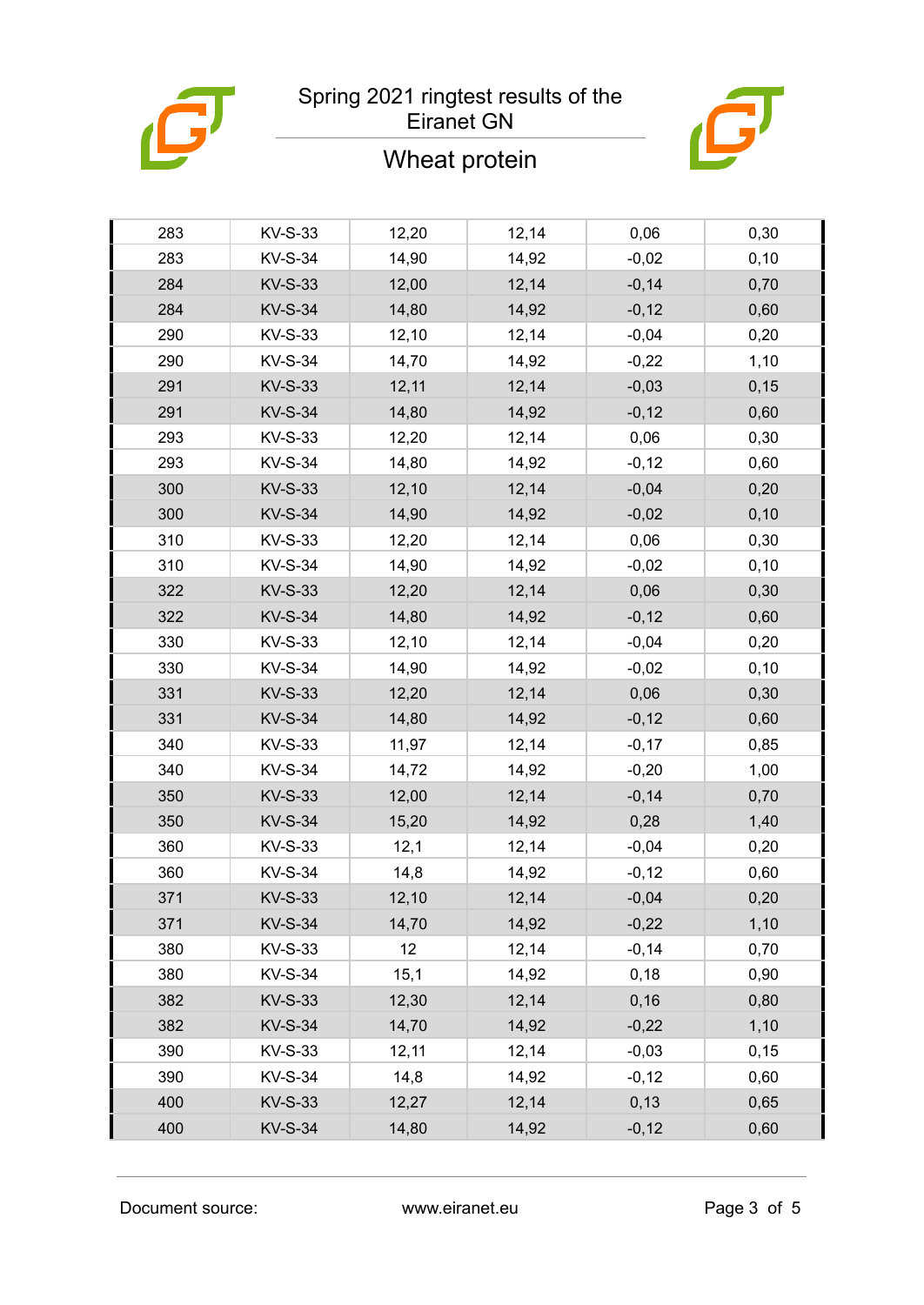

## Wheat protein



| 405 | <b>KV-S-33</b> | 12    | 12,14 | $-0,14$ | 0,70  |
|-----|----------------|-------|-------|---------|-------|
| 405 | <b>KV-S-34</b> | 14,8  | 14,92 | $-0,12$ | 0,60  |
| 430 | <b>KV-S-33</b> | 12,11 | 12,14 | $-0,03$ | 0, 15 |
| 430 | <b>KV-S-34</b> | 14,85 | 14,92 | $-0,07$ | 0,35  |
| 440 | <b>KV-S-33</b> | 12    | 12,14 | $-0,14$ | 0,70  |
| 440 | <b>KV-S-34</b> | 14,8  | 14,92 | $-0,12$ | 0,60  |
| 450 | <b>KV-S-33</b> | 12,23 | 12,14 | 0,09    | 0,45  |
| 450 | <b>KV-S-34</b> | 14,79 | 14,92 | $-0,13$ | 0,65  |
| 480 | <b>KV-S-33</b> | 12,00 | 12,14 | $-0,14$ | 0,70  |
| 480 | <b>KV-S-34</b> | 14,80 | 14,92 | $-0,12$ | 0,60  |
| 481 | <b>KV-S-33</b> | 12,30 | 12,14 | 0, 16   | 0,80  |
| 481 | <b>KV-S-34</b> | 15,00 | 14,92 | 0,08    | 0,40  |
| 482 | <b>KV-S-33</b> | 12,3  | 12,14 | 0,16    | 0,80  |
| 482 | <b>KV-S-34</b> | 14,9  | 14,92 | $-0,02$ | 0, 10 |
| 483 | <b>KV-S-33</b> | 12,10 | 12,14 | $-0,04$ | 0,20  |
| 483 | <b>KV-S-34</b> | 14,90 | 14,92 | $-0,02$ | 0, 10 |
| 490 | <b>KV-S-33</b> | 12,2  | 12,14 | 0,06    | 0,30  |
| 490 | <b>KV-S-34</b> | 14,8  | 14,92 | $-0,12$ | 0,60  |
| 491 | <b>KV-S-33</b> | 14,00 | 12,14 | 1,86    | 9,30  |
| 491 | <b>KV-S-34</b> | 16,10 | 14,92 | 1,18    | 5,90  |
| 492 | <b>KV-S-33</b> | 12,1  | 12,14 | $-0,04$ | 0,20  |
| 492 | <b>KV-S-34</b> | 14,8  | 14,92 | $-0,12$ | 0,60  |
| 494 | <b>KV-S-33</b> | 12,12 | 12,14 | $-0,02$ | 0, 10 |
| 494 | <b>KV-S-34</b> | 12,12 | 12,14 | $-0,02$ | 0, 10 |
| 495 | <b>KV-S-33</b> | 12,2  | 12,14 | 0,06    | 0,30  |
| 495 | <b>KV-S-34</b> | 15    | 14,92 | 0,08    | 0,40  |
| 500 | <b>KV-S-33</b> | 12,20 | 12,14 | 0,06    | 0,30  |
| 500 | <b>KV-S-34</b> | 14,90 | 14,92 | $-0,02$ | 0, 10 |
| 503 | KV-S-33        | 12,1  | 12,14 | $-0,04$ | 0,20  |
| 503 | <b>KV-S-34</b> | 14,8  | 14,92 | $-0,12$ | 0,60  |
| 504 | <b>KV-S-33</b> | 12,30 | 12,14 | 0, 16   | 0,80  |
| 504 | <b>KV-S-34</b> | 14,90 | 14,92 | $-0,02$ | 0, 10 |
| 530 | KV-S-33        | 12,2  | 12,14 | 0,06    | 0,30  |
| 530 | <b>KV-S-34</b> | 14,9  | 14,92 | $-0,02$ | 0, 10 |
| 550 | <b>KV-S-33</b> | 12,30 | 12,14 | 0, 16   | 0,80  |
| 550 | <b>KV-S-34</b> | 14,60 | 14,92 | $-0,32$ | 1,60  |
|     |                |       |       |         |       |

Document source: www.eiranet.eu Page 4 of 5